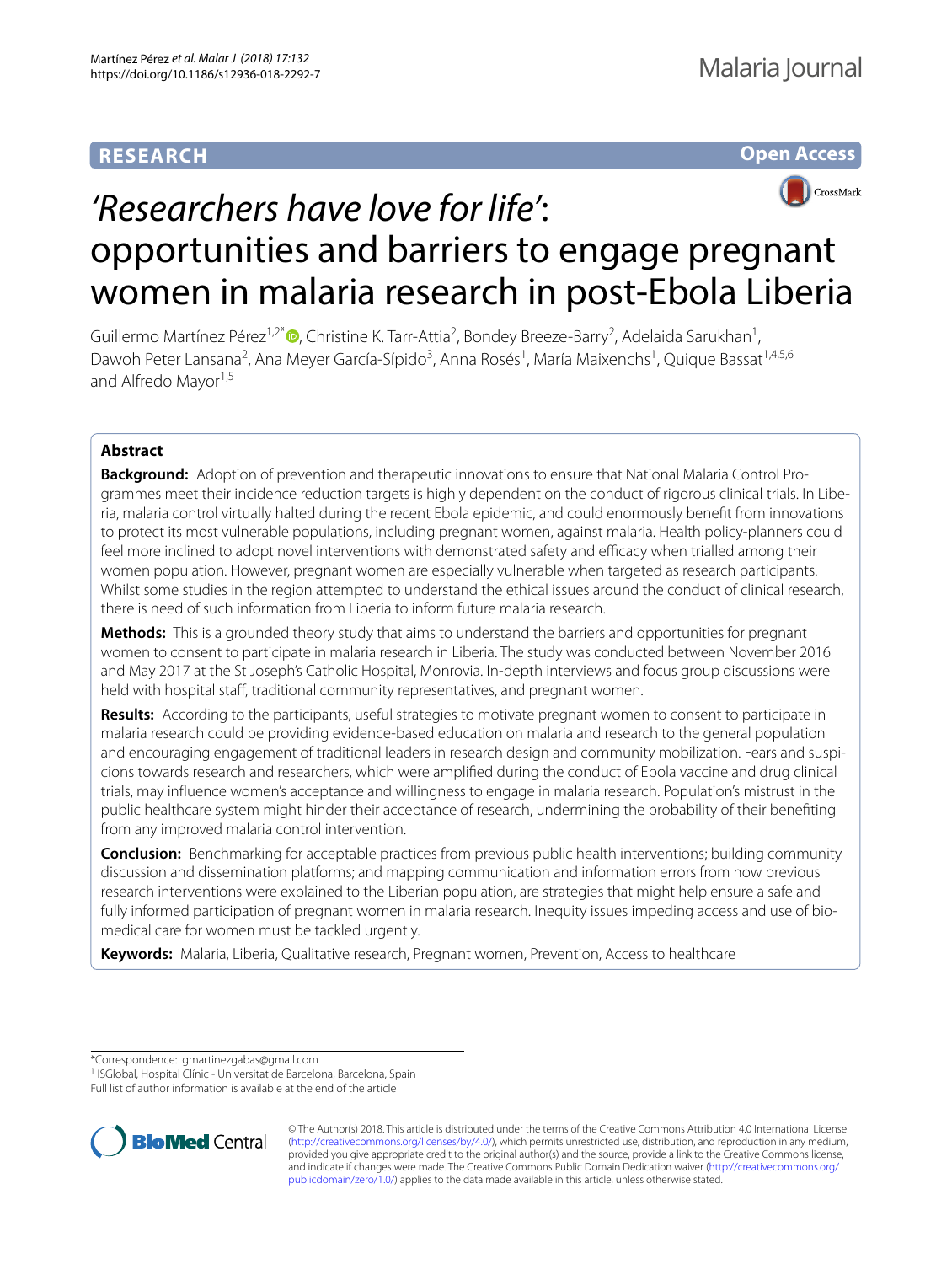# **Background**

In Liberia, malaria is one of the most prevalent causes of death [[1](#page-10-0)]. With a resource-constrained health system as a result of a decade-long civil war [\[2](#page-10-1)], Liberia needed massive foreign aid to control the recent 2014–2016 Ebola epidemics [\[3](#page-10-2)], which left over 4000 deaths [\[4](#page-10-3)] and depleted its already scarce healthcare workforce [[5\]](#page-10-4). The crisis resulted in a disruption in the provision of malaria control interventions that led to an increase of malariaattributable mortality [[6,](#page-10-5) [7\]](#page-10-6). Pregnant women, a population particularly susceptible to malaria infection [[1,](#page-10-0) [8](#page-11-0), [9\]](#page-11-1), sufered the closure of health facilities and the fear of qualifed professionals to assist their deliveries [\[10](#page-11-2)]. In spite of efforts to scale up malaria prevention after the epidemic, uptake of intermittent preventive treatment in pregnancy (IPTp) and insecticide-treated nets (ITN) by pregnant women has not increased substantially. According to the 2011 and 2016 Malaria Indicator Surveys, the percentage of women who had taken two or more doses of sulfadoxine–pyrimethamine-based IPTp increased from 50.0 to 54.5% and the percentage of women who slept under an ITN the night before increased from 39 to 40% [[11,](#page-11-3) [12](#page-11-4)].

Advances to protect pregnant women against malaria depend on the development of efficient vector control as well as preventive and therapeutic strategies [\[9](#page-11-1)]. It has been shown that IPTp has a great potential to reduce the incidence and consequences of malaria in pregnant women [\[13–](#page-11-5)[15\]](#page-11-6) and that it can prevent low birth weight [[16\]](#page-11-7) or premature death among their offspring  $[16-18]$  $[16-18]$  $[16-18]$ . However, as evidenced by national survey data, full coverage of IPTp is difficult to achieve. Therefore, there appears to be a need to design innovative strategies to improve malaria prevention during pregnancy [\[1](#page-10-0), [8,](#page-11-0) [9](#page-11-1)]. In order to convince National Malaria Control Programme (NMCP) planners of the utility of novel interventions for pregnant women, it is important that they are trialled incountry in the frame of rigorous research. However, in addition to being especially vulnerable to malaria infection, pregnant women are also a vulnerable study population that deserves special protection measures [[19–](#page-11-9)[22](#page-11-10)].

During the Ebola epidemic, a number of vaccine and drug clinical trials were initiated  $[23–25]$  $[23–25]$  $[23–25]$ . There was little time for thorough planning of research due to the urgency to fnd biomedical solutions to halt the spread of the virus  $[25]$  $[25]$ . The trials signified the arrival of funds, equipment, laboratories, researchers and knowledge [\[26](#page-11-13)]. Whilst some trials were prematurely terminated due to the impossibility to continue recruitment of Ebolainfected subjects [[24,](#page-11-14) [27](#page-11-15)], other trials gave origin to research platforms that persist today. One such platform is the 'Liberia–US Clinical Trials Partnership Program, Partnership for Research on Ebola Vaccines in Liberia' (PREVAIL)  $[23, 28]$  $[23, 28]$  $[23, 28]$  $[23, 28]$ . The maintenance of research activities has given the opportunity to look back and refect on the management of patients during the Ebola outbreak, the conduct of clinical trials, the provision of routine healthcare services to the general population, and how traditional cultural values might have afected how the Liberians perceive researchers and research activities involving community participation and data and specimen collection.

The conditions under which vulnerable populations are recruited as study participants have long been of concern to bioethicists and trialists [\[27](#page-11-15), [29](#page-11-17), [30](#page-11-18)]. A number of qualitative studies have been conducted in a variety of settings, including Burkina Faso [[31\]](#page-11-19), Gabon [\[32](#page-11-20)], Ghana [\[33](#page-11-21)-35], Kenya [\[36](#page-11-23), [37\]](#page-11-24), or The Gambia [[38,](#page-11-25) [39](#page-11-26)], to understand the impact of research on the populations' value placed in research [[38](#page-11-25)]; researchers' expressed challenges to apply ethical principles  $[32]$ ; efficacy of informed consent process [\[31](#page-11-19), [36\]](#page-11-23); the infuence of the community leaders and household heads in individuals' decision to consent [\[33](#page-11-21), [39](#page-11-26)]; or in parental and male partners' comprehension of the consent process [\[35](#page-11-22), [37](#page-11-24)]. Another issue of growing concern is how the exclusion of pregnant women from vaccine and drug trials may foster—rather than minimize—their susceptibility to further ill health [[27\]](#page-11-15).

There is need for such type of qualitative studies for Liberia that analyse—beyond Ebola—the conditions under which future clinical and socio-behavioural research on other prevalent infectious diseases (e.g. malaria) will be conducted. Together with baseline epidemiological data, socio-anthropological data on how Liberian communities experience and understand research is indispensable to inform future research with the aim of enhancing malaria prevention and control, particularly among pregnant women.

#### **Methods**

#### **Aim, site and period**

A qualitative inquiry with the aim to understand the barriers and opportunities for pregnant women to participate in malaria research in Liberia was conducted. This article reports on community members' perceptions and attitudes towards research as well as on the contextual aspects that may deter or motivate pregnant women to participate in malaria research.

The study was conducted between November 2016 and May 2017 in parallel with a cross-sectional study on the prevalence of malaria among pregnant women attending antenatal care at the Saint Joseph's Catholic Hospital (SJCH). The SJCH is a not-for-profit maternal referral hospital in Congo Town neighbourhood, in Monrovia. Monrovia, Liberia's capital, is the largest city in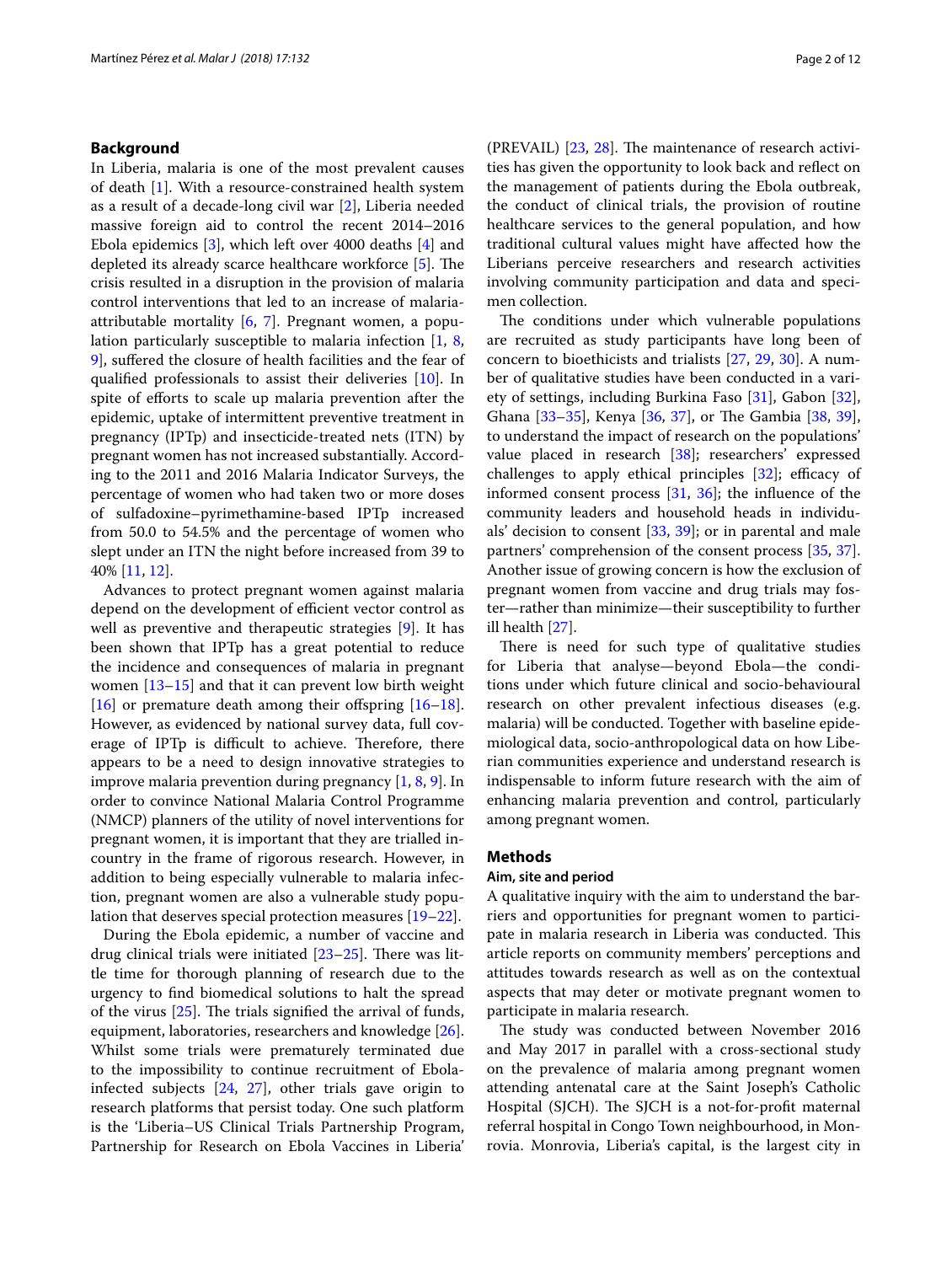Montserrado County, one of the 15 administrative divisions of the country.

In mid-2016, the SJCH, with support from the Barcelona Institute for Global Health (ISGlobal), trained in medical research ethics a group of traditional community representatives and constituted a Community Advisory Board (C.A.B). The SJCH C.A.B members provided advice for the design of this qualitative study.

# **Sampling**

Three groups of key-informants (KI) were invited to participate: (KI1) SJCH medical, laboratory, and management staf: (KI2) Traditional community representatives participants to the C.A.B. outreach activities: (KI3) Pregnant women that previously participated in the malaria prevalence study. All those younger than 18 years and unwilling to give consent were excluded.

Convenience sampling was used to approach, face by face, informants for KI1 and KI2 groups. Purposive sampling served to approach, by phone, informants for group KI3. Study recruitment forms from the malaria prevalence study were used to generate a randomized list of pregnant women to approach in this study.

The purpose of the study was explained and, if interested, a date was scheduled for the approached individual to meet the social scientist (GMP) at the SJCH facilities. At the scheduled date, informed consent was obtained. Two diferent information sheet and consent forms were used: one for the in-depth interviews (IDIs) and one for the focus group discussions (FGDs). Participants to the FGDs were reminded of the importance of keeping information shared by the other participants confdential. During the consent process, all informants were made aware of their rights to withdraw from the study at any time with no penalty, and their right to not answer any question they did not want.

All participants received a grocery voucher of 10.00 USD for their participation. As data collection and analysis was done iteratively, when saturation  $[40]$  $[40]$ —the point at which all concepts and categories were fully understood—was reached, recruitment was discontinued.

#### **Data collection and management**

A thematic guide was used to gain insights about the participants' views on malaria disease and on health research. Data collection was led in English by a male social scientist (GMP) with experience in qualitative research in sub-Saharan Africa, and aided by a local trained female co-interviewer who used 'colloquia' (Liberian English). No one else was present during data collection, which was done in a private office at the SJCH. Most participants, especially from KI2 and KI3, preferred to use 'colloquia' when answering the questions posed. Neither the social scientist nor the co-interviewer had any clinical or contractual relationship with any of the interviewees.

IDIs and FGDs were taped and were an average of 53 and 72 min in length, respectively. All recordings were transcribed verbatim in a password-protected computer. Transcriptions were cross-checked against the recordings. If there were inconsistencies, the transcripts were amended. All personal identifers were removed from the transcriptions. Consent forms, recordings and transcriptions received a Unique Identifcation Number to enable linkage of documents. The transcripts were uploaded into Dedoose software (®SocioCultural Research Consultants, Manhattan Beach, CA). After data coding and analysis, all recordings were deleted to further protect participants' confdentiality.

#### **Analysis**

All transcripts were coded contemporaneously with data collection to ensure that all core concepts were addressed with the participants. No themes and codes were predefned. At frst, data were line-by-line hand-coded using gerunds and making use of participants' own words [\[40](#page-11-27)]. Once a fnal coding framework was defned during the frst interviews, this framework was used to code the rest of the transcripts.

A feminist interpretation of grounded theory was used  $[41-43]$  $[41-43]$ . This interpretation involves that women participants are considered 'co-generators' of theory in cooperation with the social scientist. The social scientist is expected to practice refexivity throughout her/his interactions with the participants, and to be sensitive towards issues of oppression and marginality. This approach prioritizes that research fndings are useful for social change and to improve women's health.

Diferent measures were used to guarantee the trustworthiness of this study. Participants' answers from the IDIs were triangulated with their answers from the FGDs. During data collection, the social scientist kept a memo journal to refect on the impact of his interaction with the women participants. Thoughtful care was put to map and analyse deviant cases. Throughout analysis and reporting, women's own words were used to defne concepts and categories. In the Results section, participants' perspectives are expressed in their own words using *'italics'*. As majority of participants' narratives were in 'colloquia', excerpts have been edited for grammar correction. Excerpts have been carefully chosen to ensure they represent the fndings and that the deviant viewpoints are also represented. Additionally, peer-checks were done on the final analysis. This article has been prepared as per qualitative research reporting standards set in the COREQ checklist [\[44](#page-11-30)].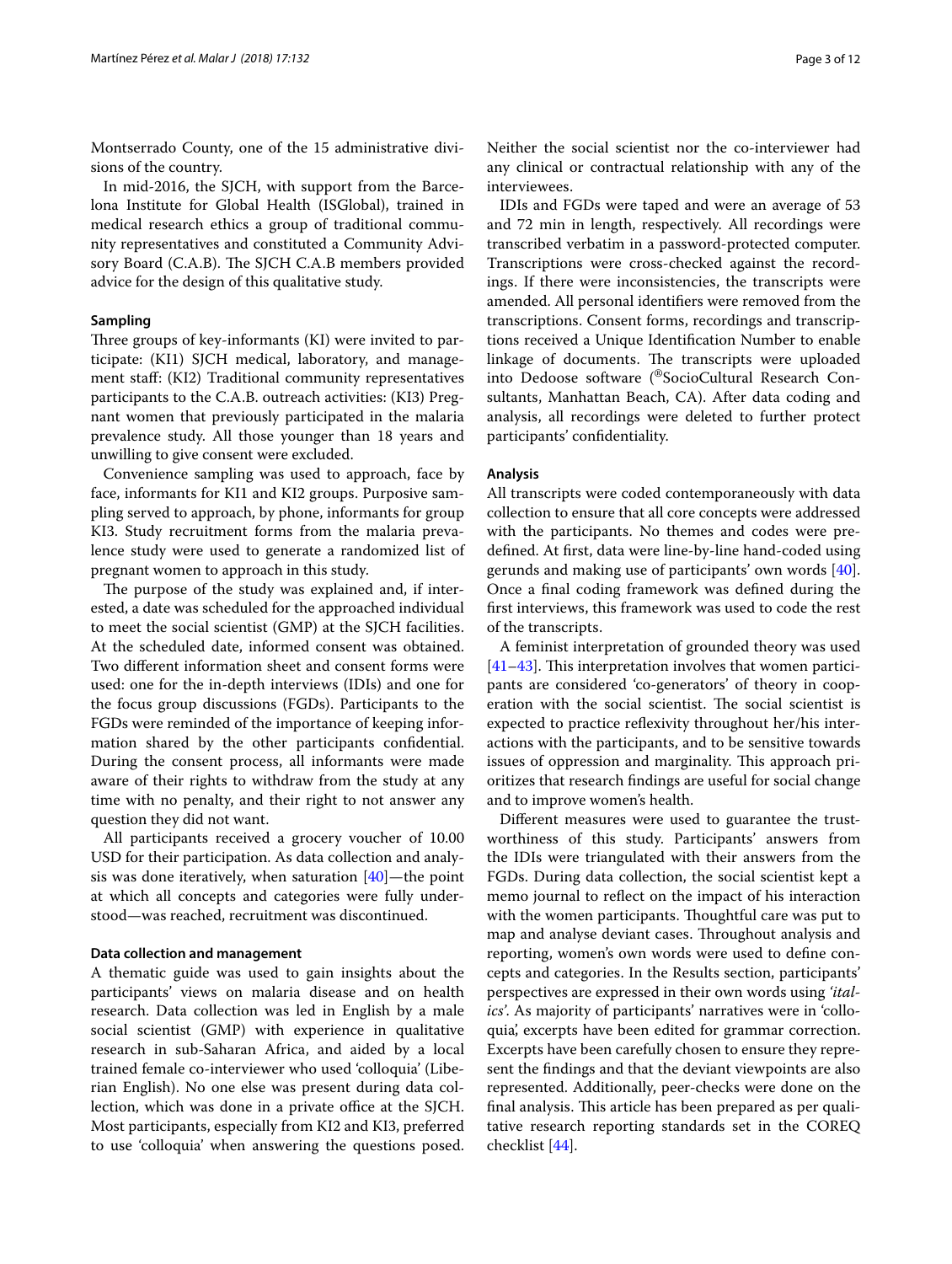#### **Ethics approval**

The study was approved by the University of Liberia-Pacifc Institute of Research & Evaluation Institution Review Board (Monrovia) and by the Hospital Clinic Research Ethics Committee (Barcelona).

# **Results**

Seventeen pregnant women (hereafter referred to as *women*), 11 traditional community representatives (the *leaders*), and 10 SJCH workers (the *staff*) participated (Table [1](#page-4-0)). There were no refusals. 26 IDIs and three FGDs were conducted. Five *staf*, fve *leaders* and fve *women* separately partook in the three FGDs. Thirty of the 38 participants were female. The median age was 35. Twenty-nine were born in Montserrado County. Sixteen and 11 participants had graduated from secondary and university education respectively. Unless stated otherwise, viewpoints reported in this section were common across KI groups.

## **Understanding the utility of research**

Educating the general population on the role of health research is a much needed investment. As explained by the *staf*, even healthcare professionals were not being trained in the fundaments of research at the university. The situation worsened among the low-income population. As one *leader* explained, education on research needs to target especially the people '*in the rural'* and those '*sleeping in the muddy areas'* in Monrovia.

When asked to express, in their own words, what research entitled, most described that its aim is fnding 'solutions' to people's problems. There was consensus that the main contribution of malaria research would be the development of more acceptable preventive tools. The *leaders* also expressed that research could contribute with data useful to motivate the women not to '*overlook'* malaria.

To exemplify the potential utility of malaria research, one *leader* recalled what the contribution of research during the Ebola epidemic was:

*In research you are going to fnd what medicine you can do to help people fght the disease that is coming. Take for example the Ebola. When it came to Liberia; nobody had any idea! Many people died. But later on they got an idea when they did that research. (IDI 2)*

Many participants, including *staf*, mistook research for public health and healthcare provision. As argued by *staf* and *leaders*, lack of clear understanding on how research difers from other interventions could make pregnant women expect preventive, diagnostic or therapeutic benefts. If these expectations were not met, they would be disappointed. Thus, to build trust in the population, it would be crucial to promote education on the longterm societal benefts of health research in general and of malaria research in particular.

# **Capitalizing on past experiences to inform malaria research**

Participants' knowledge on past research experiences was explored. Some participants mentioned public health interventions instead: humanitarian aid to war refugees, polio and measles vaccination, male circumcision campaigns, and community sanitation. A few participants reported that they were themselves engaged as surveyors in malaria awareness carried by *'Youth Save'*, as community mobilizers for *'Red Cross*' during the Ebola crisis, or as health promoters for *'Médecins Sans Frontières'* during a cholera outbreak.

Some of the methods witnessed in public health interventions were mentioned as ideas to plan future malaria research. For instance, as one *woman* described, feld research staff could be selected 'in a raffle', as allegedly done by organizations such as *'Mercy Corps'.* One *leader* suggested that some of the communication strategies used during the war—such as calls for blood donation could be used to motivate women to accept giving blood specimens during malaria research. The use of 'drama', which was used during the post-war time, was also proposed to mobilize women:

The UNMIL Mission in Liberia for peace-keeping. *They had a peace message to give out. They used to have a comedian. He'd go, he'd perform, and you'd see people come. After performing, they [the UNMIL staf] would come and give the message. (IDI 4)*

The only health research mentioned was the *'PREVAIL Ebola vaccine'* and the 'Z-Mapp drug' trials. Insufficient information to the population on these trials gave rise to fears about the safety of the experimental interventions. These fears were described as potential deterrents for pregnant women to engage in malaria research although only a few participants admitted sharing these fears. Three *staff* disclosed that they had worked in an Ebola Treatment Unit (ETU) where participants to the abovementioned trials were recruited. One of them said that she decided not to participate in PREVAIL after she witnessed how a colleague '*took the Ebola vaccine'* and '*got signs and symptoms of Ebola'*. One *staf* and one *woman* explained how they had heard that the *'PREVAIL vaccine'* and the '*Z*-*Mapp drug'* were '*killing people'*.

*Doctor [Name of local physician] was one of those who took the vaccine and said: 'As an example, I'm*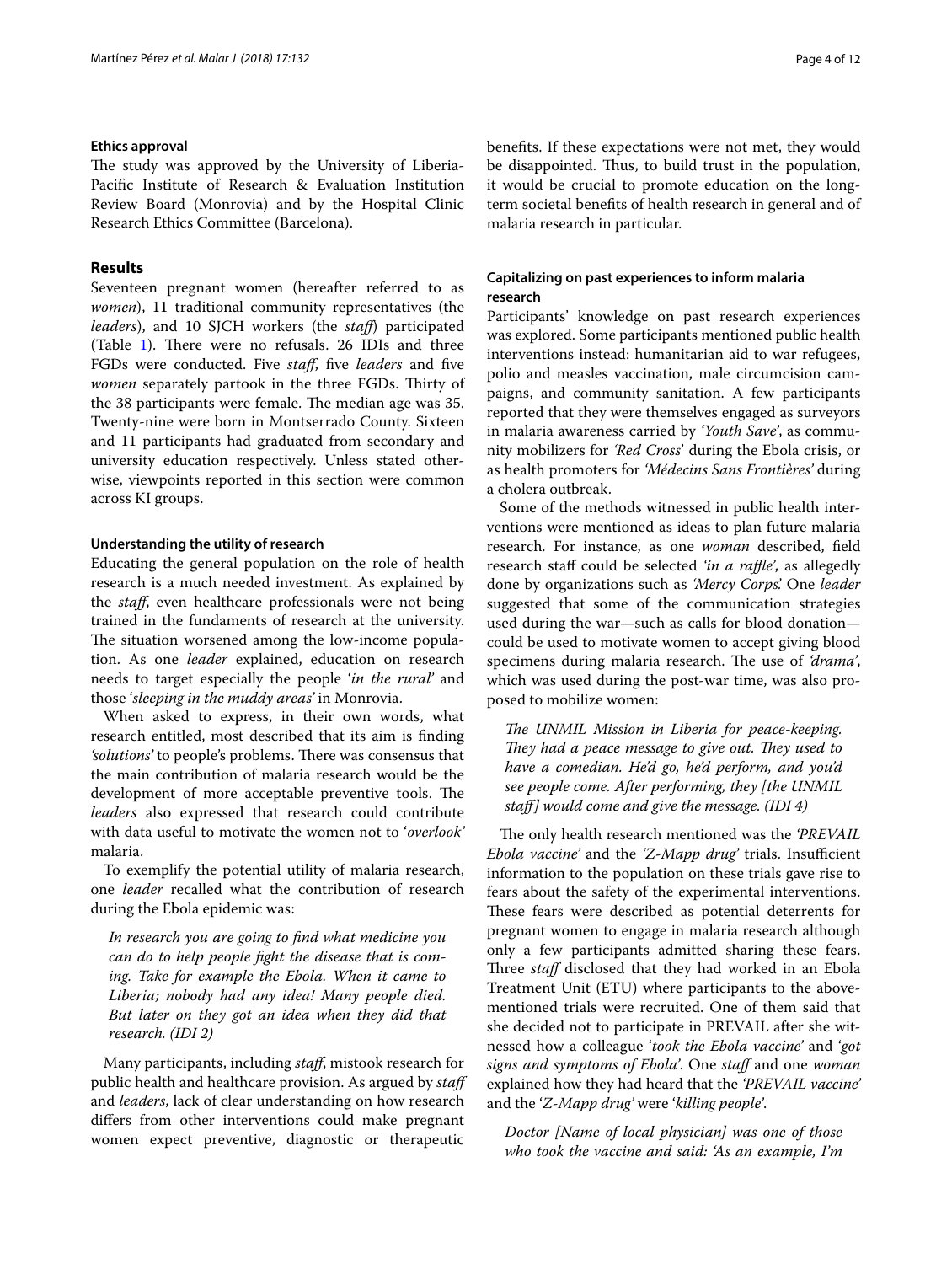# <span id="page-4-0"></span>**Table 1 Basic socio-demographics of key informants (KI)**

|                                                                                                   | Recording#       |                          |   | Sex Department                   |           | Age group County of birth Education |            |
|---------------------------------------------------------------------------------------------------|------------------|--------------------------|---|----------------------------------|-----------|-------------------------------------|------------|
|                                                                                                   | IDI              | <b>FGD</b>               |   |                                  |           |                                     |            |
| KI1: SJCH Medical, Administrative and Laboratory staff                                            | ID <sub>15</sub> | FGD1                     | F | Medical                          | $31 - 40$ | Montserrado                         | University |
|                                                                                                   | n.i              |                          | M | Administrative                   | $51 - 60$ | Montserrado                         | University |
|                                                                                                   | n.i              |                          | F | Medical                          | $31 - 40$ | Montserrado                         | University |
|                                                                                                   | n.i              |                          | F | Medical                          | $21 - 30$ | Montserrado                         | University |
|                                                                                                   | n.i              |                          | F | Medical                          | $31 - 40$ | Montserrado                         | University |
|                                                                                                   | IDI4             | $\equiv$                 | M | Laboratory                       | $31 - 40$ | Montserrado                         | University |
|                                                                                                   | IDI <sub>6</sub> | $\overline{\phantom{a}}$ | M | Medical                          | $41 - 50$ | Grand Bassa                         | University |
|                                                                                                   | IDI7             |                          | F | Medical                          | $31 - 40$ | Montserrado                         | University |
|                                                                                                   | ID115            | $\overline{\phantom{a}}$ | F | Medical                          | $31 - 40$ | Nimba                               | College    |
|                                                                                                   | $IDI16 -$        |                          | F | Medical                          | $51 - 60$ | Montserrado                         | College    |
|                                                                                                   | Recording#       |                          |   | Sex Traditional role             | Age group | County of birth Education           |            |
|                                                                                                   | IDI              | <b>FGD</b>               |   |                                  |           |                                     |            |
| KI2: Traditional leaders participants to the SJCH Community<br>Advisory Board outreach activities | IDI1             | FGD <sub>2</sub>         | M | Youth leader                     | $31 - 40$ | Montserrado                         | Secondary  |
|                                                                                                   | <b>IDI10</b>     |                          | F | Chairlady                        | $41 - 50$ | Montserrado                         | None       |
|                                                                                                   | n.i              |                          | M | Council of Elders                | $41 - 50$ | Montserrado                         | University |
|                                                                                                   | n.i              |                          | M | Council of Elders                | $51 - 60$ | Montserrado                         | Secondary  |
|                                                                                                   | n.i              |                          | F | Chairlady                        | $31 - 40$ | Montserrado                         | University |
|                                                                                                   | IDI <sub>2</sub> | n.i                      | F | Chairlady                        | $51 - 60$ | Montserrado                         | Secondary  |
|                                                                                                   | IDI3             | n.i                      | M | Chief                            | $41 - 50$ | Montserrado                         | University |
|                                                                                                   | IDI <sub>8</sub> | n.i                      | F | Chairlady                        | $41 - 50$ | Montserrado                         | Secondary  |
|                                                                                                   | IDI9             | n.i                      | F | Trad. Midwife                    | $61 - 65$ | Montserrado                         | Vocational |
|                                                                                                   | <b>IDI11</b>     | n.i                      | M | Herbalist                        | $51 - 60$ | Montserrado                         | Secondary  |
|                                                                                                   | IDI12 n.i        |                          | M | Council of Elders                | $51 - 60$ | Montserrado                         | College    |
|                                                                                                   |                  | Recording#               |   | Sex Current occupation Age group |           | County of birth Education           |            |
|                                                                                                   | IDI              | <b>FGD</b>               |   |                                  |           |                                     |            |
| KI3: pregnant women participants in malaria prevalence study                                      | n.i              | FGD3 F                   |   | Student                          | $18 - 20$ | Montserrado                         | Secondary  |
|                                                                                                   | n.i              |                          | F | Student                          | $31 - 40$ | Montserrado                         | None       |
|                                                                                                   | n.i              |                          | F | Student                          | $21 - 30$ | Montserrado                         | Secondary  |
|                                                                                                   | n.i              |                          | F | <b>Business</b>                  | $31 - 40$ | Margibi                             | Vocational |
|                                                                                                   | n.i              |                          | F | Student                          | $31 - 40$ | Sinou                               | College    |
|                                                                                                   | ID113            | n.i                      | F | Student                          | $21 - 30$ | Montserrado                         | Secondary  |
|                                                                                                   | IDI14 n.i        |                          | F | Student                          | $21 - 30$ | Rivercess                           | Secondary  |
|                                                                                                   | IDI17 n.i        |                          | F | <b>Business</b>                  | $21 - 30$ | Montserrado                         | None       |
|                                                                                                   | IDI18 n.i        |                          | F | Student                          | $21 - 30$ | Montserrado                         | Secondary  |
|                                                                                                   | IDI19 n.i        |                          | F | <b>Business</b>                  | $21 - 30$ | Bong                                | Secondary  |
|                                                                                                   | IDI20 n.i        |                          | F | <b>Business</b>                  | $21 - 30$ | Montserrado                         | Secondary  |
|                                                                                                   | IDI21 n.i        |                          | F | Student                          | $21 - 30$ | Montserrado                         | Secondary  |
|                                                                                                   | IDI22 n.i        |                          | F | Student                          | $21 - 30$ | Nimba                               | Secondary  |
|                                                                                                   | IDI23 n.i        |                          | F | Physician Assist.                | $21 - 30$ | Montserrado                         | College    |
|                                                                                                   | IDI24 n.i        |                          | F | Student                          | $21 - 30$ | Grand Cape                          | Secondary  |
|                                                                                                   | IDI25 n.i        |                          | F | <b>Business</b>                  | $21 - 30$ | Grand Bassa                         | Primary    |
|                                                                                                   | IDI26 n.i        |                          | F | Student                          | $21 - 30$ | Montserrado                         | Secondary  |

*n.i* not interviewed: participants who only partook either in an IDI or in a FGD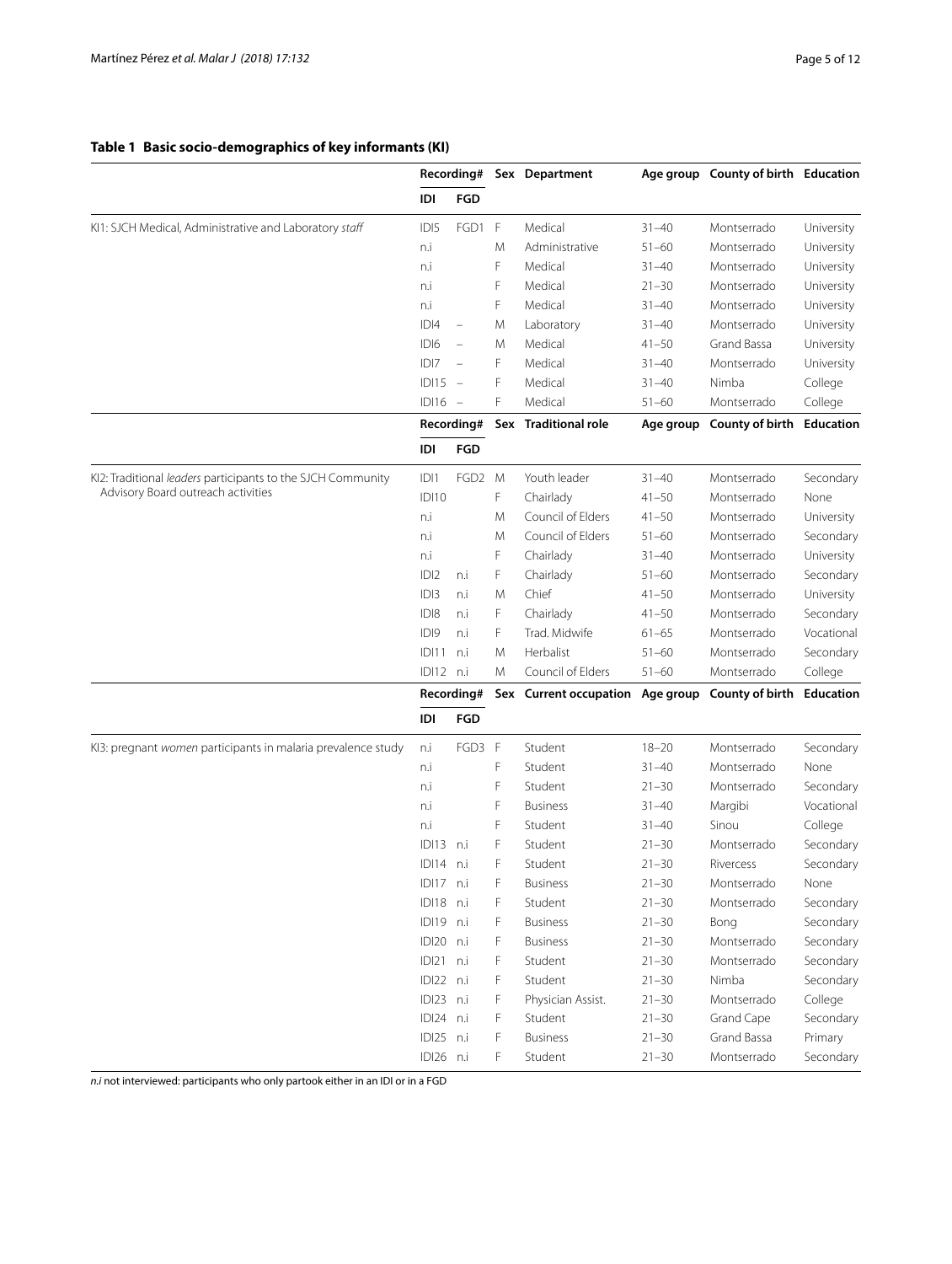*taking the vaccine, and it is not harmful'. But when*  [later] he died, many people started saying: 'The *doctor died. He took the vaccine, and that killed him'. It was not official. But people were discussing it in street corners. (IDI 4)*

The belief that people were given Ebola intentionally at the ETUs through *'injections'* may lead some women to refuse the administration of experimental vaccines in the future. As one *leader* explained, during a recent polio vaccination, some mothers were reluctant to vaccinate their children because they suspected that unidentifed foreigners were *'bringing the Ebola vaccine to kill people!'* Some women may also refuse to give blood specimens because another common belief was that the Ebola virus was *'man*-*made*'. Hence, as one *staf* expressed, some women may refuse to participate in malaria research in order to prevent their blood being used to '*fabricate other viruses again'*:

*I saw it on the internet. Tat Black American defending that Ebola was not a virus, that it was a chemical that they produced, and that the scientists were checking whether it could kill. And then the President Ellen Johnson Sirleaf and her colleague [Queen Sheba] agreed that they should come to try it in Liberia. (IDI 22)*

#### **Interacting with healthcare workers: barriers to overcome**

Throughout all IDIs and FGDs, the participants reflected on how *'rampant corruption'* and the interactions between healthcare workers and their patients could infuence their own as well as other people's attitudes towards malaria research conducted in healthcare institutions. Corruption was described as a problem that impregnated all aspects of public life in Liberia. '*Bribes*' were described as commonplace in government-run facilities. One *woman* thought that this was the consequence of the government *'taking long to pay staff salaries'.* Healthcare workers were also suspected to supply *'drugstores'* nearby with anti-malarial drugs taken from the clinics. All *women* expressed that many pregnant women *'feel discouraged'* when healthcare workers refuse to give them the prescribed drugs for malaria: *'Little*  money! Any buddy you meet. They say: 'Pay small thing'?' In general, the participants were not optimistic about what women could do to ensure their right to healthcare access:

The government is not able to fight the corruption *because the corruption starts from up there before it comes down… So, how are we the citizens going to fght the corruption when the corruption is rampant within the government? (IDI 22)*

In addition to corruption, many Liberians may feel that they must accept anything prescribed to them by the health personnel. This widespread attitude of healthcare workers was identifed as a potential deterrent for pregnant women to trust experimental treatments in future trials. As one *staf* explained, '*patients' right'* to negotiate their pathway care was a foreign concept to the population:

*When I was not a medical practitioner, I used to think that if I had to go to the doctor to seek for medical care, and then the doctor suggests anything to me, if I refuse, he or she will not pay attention to me. (IDI 4)*

The fear to discover that the blood of participants might be *'sold'* by research staf was sustained by awareness that doctors and nurses consented for blood to be traded in the clinics. Many participants described how some individuals made a living by selling their blood directly to the patients at the hospitals. Two *leaders* narrated their own experiences buying blood at two diferent hospitals in Monrovia. One *woman*, who disclosed in one FGD that she had to buy blood for each one of the three C-sections that she had, defended this practice because the hospitals needed to recover the investment they made to keep the blood refrigerated.

*'Nothing for nothing'* was a motto frequently mentioned. In the frame of research, this notion would be *'running in people's minds'* because, as one *woman* explained, many would be convinced that researchers would sell their blood and personal data. The majority of participants suggested that pregnant women could be compensated fnancially for their participation in research. However, ofering money may have downsides. *'Poverty'* could unduly infuence women to accepting to become trial subjects. Two *staff* claimed that they knew research staff from *'PREVAIL*' and previous HIV surveys who complained that people tried to enrol several times in order to receive the retribution. As *staf* and *leaders* expressed, autonomy of women will be compromised:

# *Money! You enticed me to do it, but it might not be in my mind, it might not be my will to do that. (IDI 4)*

In addition to poverty, many pregnant women faced difficulties to access healthcare. Liberia has a mixed public–private health system, characterized by a very sparse network of health facilities. The population used two currencies: United States Dollars and Liberian Dollars. Fluctuations in the value of the Liberian Dollar afected access to clinic-based care. Hence, many participants claimed that, to ensure research fndings could translate in improved prevention and therapies for pregnant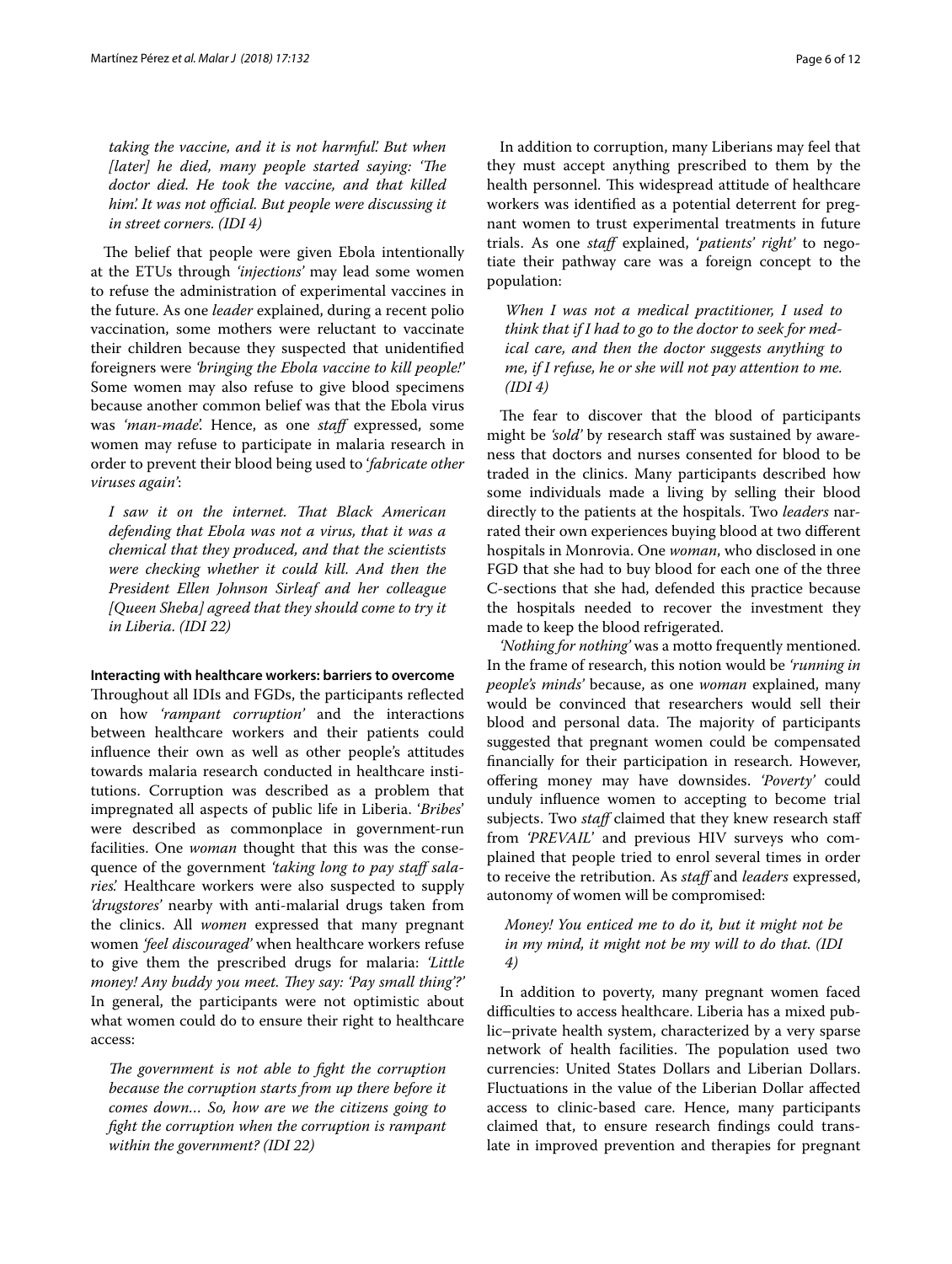women, it was key to ensure free access to healthcare in government facilities so that people could *'save their money'* rather than spending it in *'little somethings'* and *'drugstores'*.

As a result of their experiences at the clinics, many pregnant women distrust healthcare workers, dislike the healthcare system, resort to *'country medicine'* against their will, and self-initiate treatment with antipyretics and anti-malarial drugs that are easily available at *'chemist shops'* and '*black dealers'* (street vendors). As expressed by the participants, research could be useful to encourage women to seek biomedical healthcare and to demand their rights as patients. Malaria research could be helpful not only to develop new prevention and therapeutic means but also to identify all healthcare access problems that pregnant women face in Liberia. However, as discussed by one *leader*, if the healthcare system did not discontinue its pay-per-service system, the community would miss the opportunity to beneft from improved malaria control interventions.

#### **Mobilizing the communities to engage in malaria research**

Counting on general education alone would not be sufficient to promote the participation of pregnant women in research. *'Intensive positive research awareness campaigns*', as one *staf* put it, should be thoroughly planned in cooperation with the community leaders, and promptly put in place ahead of the conduct of malaria research. *'Announcements'* to the population may be done in market places, taxi ranks, churches, video clubs, and football felds. Organizing '*forums'* or *'palava hut discussions'* at schools, city halls, clinics, or at '*the junction of the road'* were proposed as preferred approaches to reach the communities. Going '*house by house'*, what two *leaders* termed '*Jehovah witness campaign'* was also valued as highly efective. Irrespective of the approach, any community-based mobilization must emphasize what the purpose of research is and what its potential individual and community '*disadvantages'* are.

Community mobilization for research should integrate health promotion activities for pregnant women explaining the aetiology of malaria as well as the most efective prevention, diagnostic and curative interventions. As rumours on experimental drugs and vaccines tested in previous trials might have originated fears and suspicions, two *staf* expressed that emphasis must be put in explaining to the communities that the only mean to develop better prevention and treatment tools is via the conduct of clinical trials:

*In the past there were no drugs for malaria. So people went and studied about the disease and how to prevent it. So, they did trials, they took samples and* 

*then they tested [a drug in] animals and then they tested it on humans. Over and over. And then they found out that it was good to treat malaria. (IDI 7)*

In agreement with *women'* and *staf*'s suggestions, the *leaders* partaking in a FGD described the methodological approach of this study as an example of what researchers were expected to do: leave their hospitals or academic institutions; reach the communities and their traditional representatives; provide training on the fundaments of research; and collaboratively mobilize pregnant women.

*You are the frst person I see! I am ffty eight now. I live here. I was born here. I never saw people. So, if you tell me that we've got Liberian researchers… maybe they are doing research in their offices or in their bedrooms! (IDI 11)*

Chiefs and chairladies were described as *'role models'* for the women that can authorize research, vaccination campaigns, and health promotion. As one female *leader* explained, if she were not engaged in the research, she would instruct the women *'not to talk to the researchers'*.

*'Sincere'* information on the research purpose and on the planned measures to safeguard pregnant women's confdentiality must be given to leaders, women and their partners, for them to make their own informed decision on whether to participate or not. Researchers will be expected to disclose the potential side efects of the experimental interventions and on the study tests. Importantly, researchers will need to reassure women that they '*will not be harmed'*. If convinced about the safety of the study, as one *leader* expressed, some community representatives would even participate or allow their relatives to participate:

*In Africa people build confdence in the leader. And the leader must lead. If the community people don't see me take the frst step… So, to set an example, I would frst allow my children to participate. And then the community would say: 'Oh! If you, of all people, can do it, then we will do it'. (IDI 3)*

Many Liberians may mistrust researchers. Information on who the '*White researchers are'* will be expected. One *leader* proposed to describe researchers to women as people with '*humanitarian tendency'* who '*have love for life'.* As one chairlady expressed, she would tell the women that: *The white man is not here to kill you!*'

Endorsement of the research by their traditional representatives will be essential. All *women* in this study explained that they would not consider that the researchers are '*serious'* unless they had heard '*announcements'* from the leaders. Once researchers are introduced formally, to build rapport among women, they must be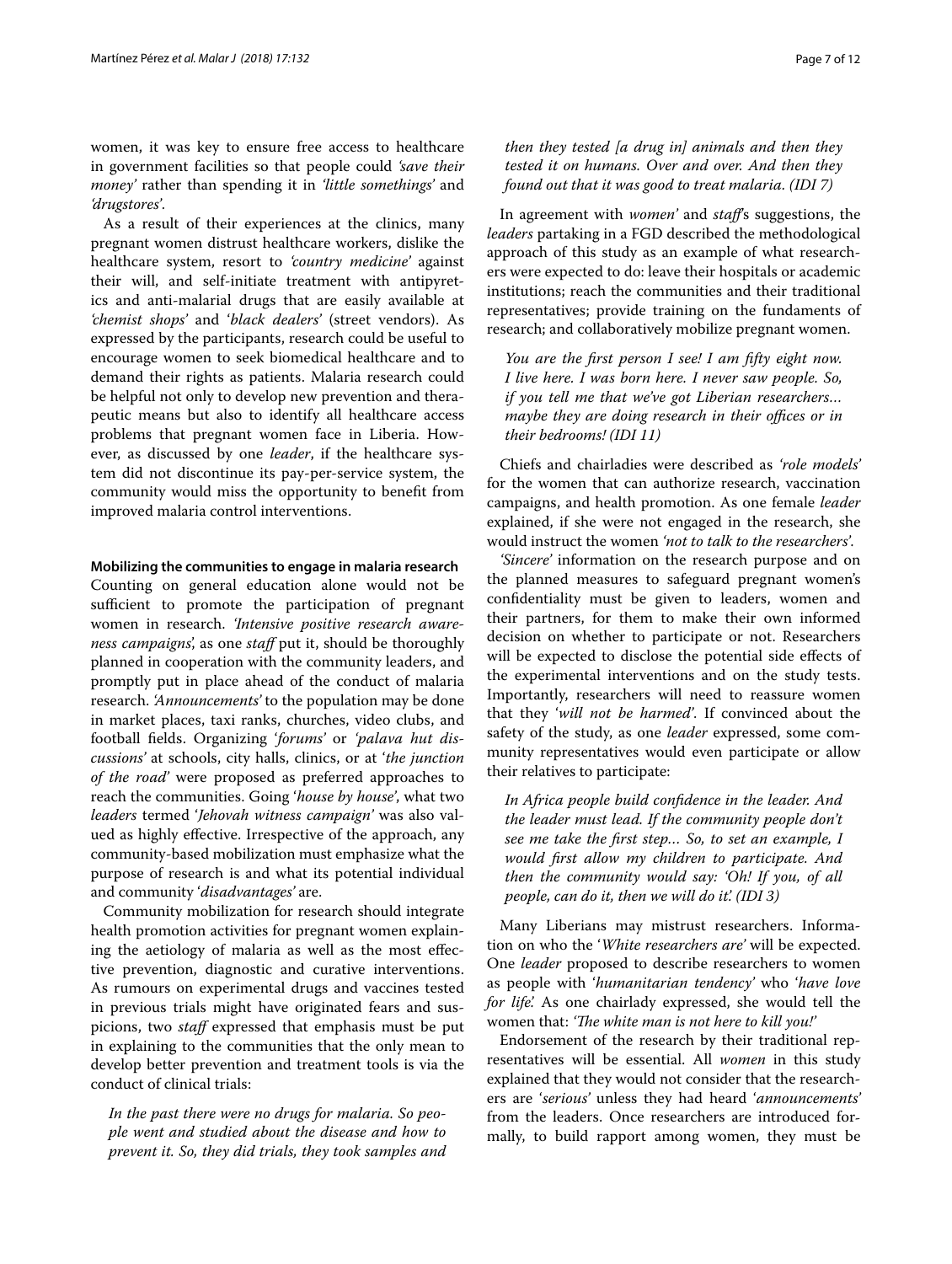'*polite', 'honest',* and *'humble'*. And they must use *colloquia*. A common complaint about researchers was that they talked '*fast, fast'* to induce people into accepting to engage in research. The most common perception was that researchers '*become rich'* by developing treatments that they would never bring back to Liberia. As one *staf* complained, the Liberians are '*the sacrifcial lamb'* whilst the researchers reap the benefts.

They think you are picking the information to sell it *down. Because some people think that many people who come on the feld to educate people on HIV, malaria, at the end, they will say they will bring medicine, but they won't come back. (IDI 25)*

# **Understanding tradition to better plan research**

The participants identified how, due to poorly designed communication on preventive measures during the Ebola outbreak, some Liberians were discouraged to adhere to the recommendations made by the health authorities. Many refused to believe that eating '*bush meat'* could lead to acquiring Ebola because the authorities' messages did not consider the cooking habits of the most impoverished. Some other people believed that Ebola was not caused by a virus but by their '*forefathers'* who '*were vexed'*. According to the participants, the lesson learnt from the Ebola outbreak is that cultural practices and beliefs need be mapped and understood when planning research on malaria or other diseases.

Engaging women in malaria research will be challenging when they hold on to traditional beliefs on the causes of infectious diseases. Many Liberian women, even in urban areas, might think disease—including malaria may be caused by *'witchcraft'* and *'evil water spirits'*. Some people also believed in offering *'sacrifices'* to their *'forefathers'* to put an end to their ailments:

*People that died 50, 60, 40 years ago: we still believe that they live among us. So, if the farming season is bad, we make sacrifices. We consult them, ok? Then, somebody would interpret that since we had done sacrifces, things will be all right. (FGD 2)*

In this regard, research could be useful to help women disregard what they perceived as harmful beliefs that prevented them from seeking biomedical care for themselves and for their children. Women holding these beliefs may think that what afects them demands priority care from the *'herbalists*'.

The younger generations in Liberia were confronting the rationale behind many traditional beliefs and were embracing *'Western'* medicine. However, as one *leader* asked to other FGD members: *'How can we get rid of the people's belief? That is the question.'* Some perceived

that health research could bring about change by helping people stop believing in '*witchcraft'* and '*forefathers'* as causes of disease and in *'country medicine'* and '*sacrifces'* as methods to address them. Women would not feel ofended if researchers, accompanied by leaders, advised against '*country medicine'* and *'sacrifces'*. However, as most participants believed, advising women against the initiation ceremonies of the '*Sande secret society'* would be overly insensitive. Additionally, acknowledgement or suspicion that discussions on number of partners, abandonment of fathers of pregnancies, and illegal abortions might take place in the frame of research could make some women not accept to engage as study participants. One *staf* described these discussions as potentially '*embarrassing'*.

#### **Mapping fears, inconveniences and expectations**

Some pregnant women may not agree to give blood for research purposes because they may fear being diagnosed—against their will—with a stigmatizing disease such as HIV. In addition, some women might also fear that research staff takes the occasion to *'inject'* them *'a disease'* or a harmful substance to either make them '*infertile'* or to '*impregnate them*'.

As some people may fear that blood specimens could be marketed or used for other purposes, researchers' choice of methods for collecting and testing blood could also infuence women's consent to give blood. People would be more comfortable if *'saliva'*-based rapid tests were used rather than '*venous blood'* tests. When no alternatives to blood-based tests existed, thorough faceto-face demonstration on the specimen collection procedures could be useful to allay women's fears:

*You tell them: 'We need to take blood from you to test you right now in your presence for malaria. Tis*  is the test. This is the syringe. This nurse will take *your blood and test you straightaway. (IDI 22)*

The risk of social harm and of breaches in confidentiality was described as a potential deterrent for women targeted as participants that researchers should consider seriously. Many women could feel *'shy'* to participate in interviews on malaria. Especially if women feared the interviews would be aired *'on the radio or on the television'*, and if they feared the researchers would *'judge their lifestyle'*:

*If you contracted the malaria because you were not using a treated mosquito net and the researcher asks you: 'What do you think your problem is? Why do you come down consistently with malaria?' You don't want to tell the researcher: 'I am not using a mosquito net'. (IDI 3)*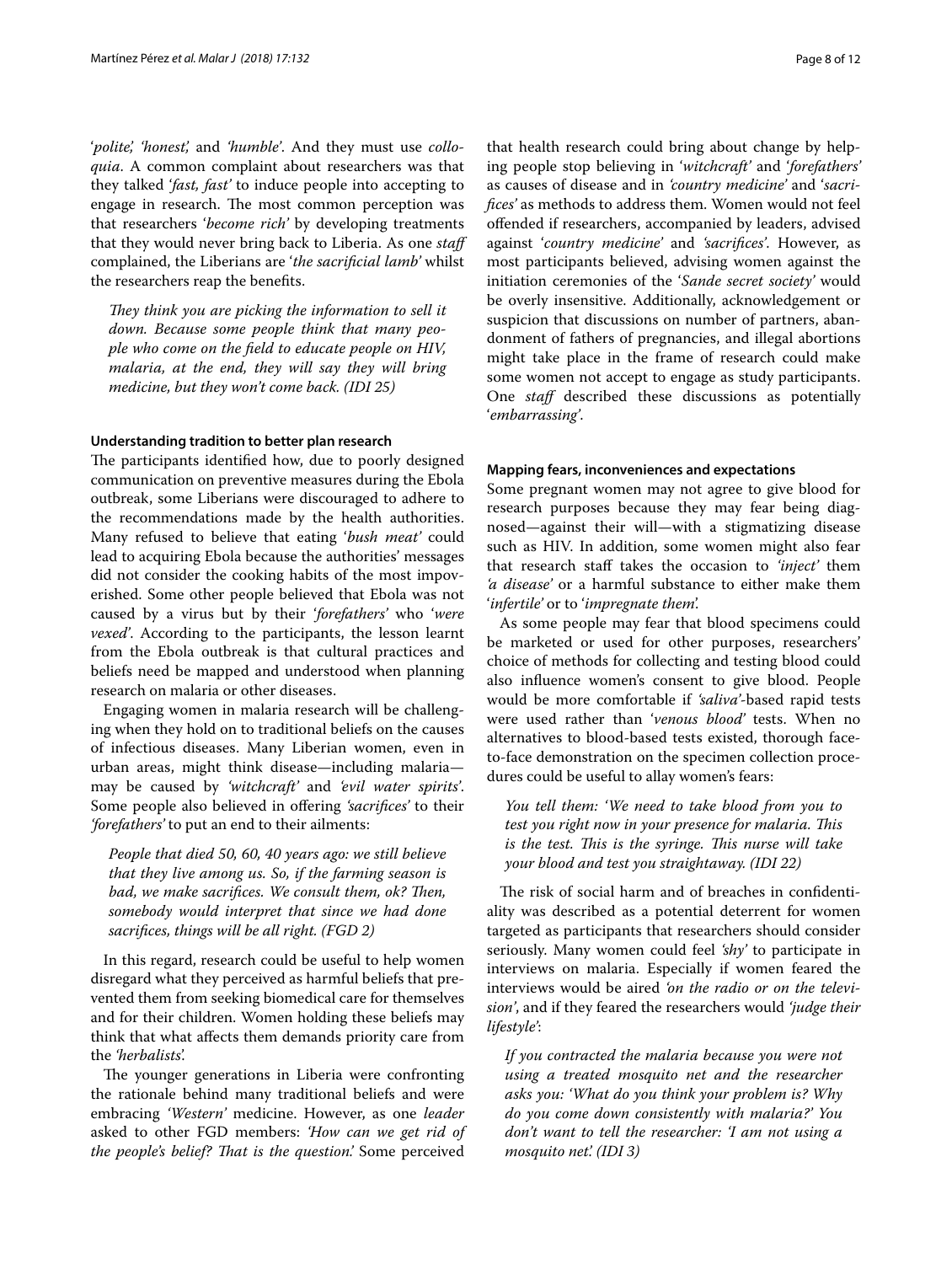Community mobilization will be helpful to allay these fears. During mobilization, women and leaders who had previously participated in research could be invited as peer-mobilizers to reassure other women that no *'side efects'* are associated to the experimental interventions. Some women would agree to participate if they see that *'nothing happened'* to other women or if they see that the chiefs and chairladies consented for their own children to enrol.

#### **Framing gendered norms that could deter participation**

Traditional gendered values and how these are used by community members to construct norms on how men and women should interact also need be considered in malaria research planning. Women were described as used to discussing sensitive topics with male midwives and nurses in Monrovia. However, in rural settings, as one *nurse* from Lofa County explained, women could be punished if seen talking to *'strange'* men:

*All the women would be a distance away from the [male] strangers. You will never see women with your eyes. Why are the women chased away? Tat is traditional. If you, a man, touch any woman, they will beat that woman 50 lashes. (FGD 1)*

Men's attitude to control women might be a barrier for pregnant women to engage in malaria research. Some *women* reported that they asked their partners to allow them to participate in the malaria prevalence study. One *woman* said she wanted to be sure she was not taking any risks. Other w*omen* in an FGD said that many asked for permission because of '*fear'* to their reactions.

For *staf*, *leaders* and *women*, Liberian men are *'jealous', 'authoritarian'* and *'believe in supremacy'* over women. Jealousy was described as an expected *'manifestation of love'*, a demonstration that men are interested in their partners. Thus, some women asked them for permission *'out of love'* because in Liberia women were expected to inform men about their engagement in any outdoor activity. In the opposite scenario of men being targeted as study subjects, no female participant in this study believed that any Liberian man would ever ask permission from his female partner.

The appropriateness of male research staff visiting women participants in their houses, in the scenario of a household-based malaria survey, was discussed. One *leader* elaborated that women would not have any problem but that their *'boyfriends'* could create a *'confict'*. Some partners may also disagree with women being interviewed by a *'white man'*. As one male *leader* explained, partners will feel that women, if visited by *'young'* or *'white'* men, they *'may fnd another lover'*. To prevent conficts, the use of community *'elder men'* as *'surveyors'* was suggested.

# **Discussion**

Government and academia-led science education, engagement of community leaders in research planning, and transparent information on the benefts that researchers and research institutions accrue from research could be useful strategies to improve pregnant women's acceptance to participate in malaria research in Liberia. However, even if these strategies were adopted, a myriad of sociocultural factors, traditional beliefs and gendered norms could become deterrents for women's actual engagement. If left unaddressed, these deterrents could easily hamper the conduct of research and hinder the transfer of improved prevention and care to the populations most at-risk of malaria.

The same factors that deter uptake of malaria prevention and care for pregnant women intertwine with community members' views on the utility of malaria research. The participants' arguments emphasize the need to address inequity gaps in the healthcare system to ensure that the most vulnerable beneft from the translation of malaria research fndings into public health and healthcare provision. Inequity gaps in the healthcare system; low awareness of patients' rights to negotiate care; lack of platforms to denounce violation of patients' rights; paternalism from healthcare workers; and mistrust of healthcare workers were identifed as problems that need be urgently addressed. On the other hand, participants' justifcation of some current practices (i.e. payment for blood to help institutions recover their expenditure in equipment) may refect the populations' beliefs on how healthcare systems must be fnanced. Should this be the case, acquiescence of the population to palliate some of these inequity gaps might not be easily gained.

Suspicions, fears and misconceptions must be considered when planning malaria research in Liberia. Based on participants' description of the *'rumours'* that circulated during the Ebola epidemic, future research should include approaches that clearly explain the purpose of collecting bodily specimens, the procedures to collect them, and their destination not only to the participants but also to the communities involved. 'Rumour surveillance' strategies, such as the one implemented by the World Health Organization in 2004 during the avian infuenza H5N1 outbreak [[45\]](#page-11-31), could also be useful for mapping doubts and concerns and providing a timely dissemination of accurate information for future health research studies.

Most of the fears and misconceptions described have been reported in other settings. For instance, fear to give blood that could be *'sold'*, used to *'fabricate'* other viruses,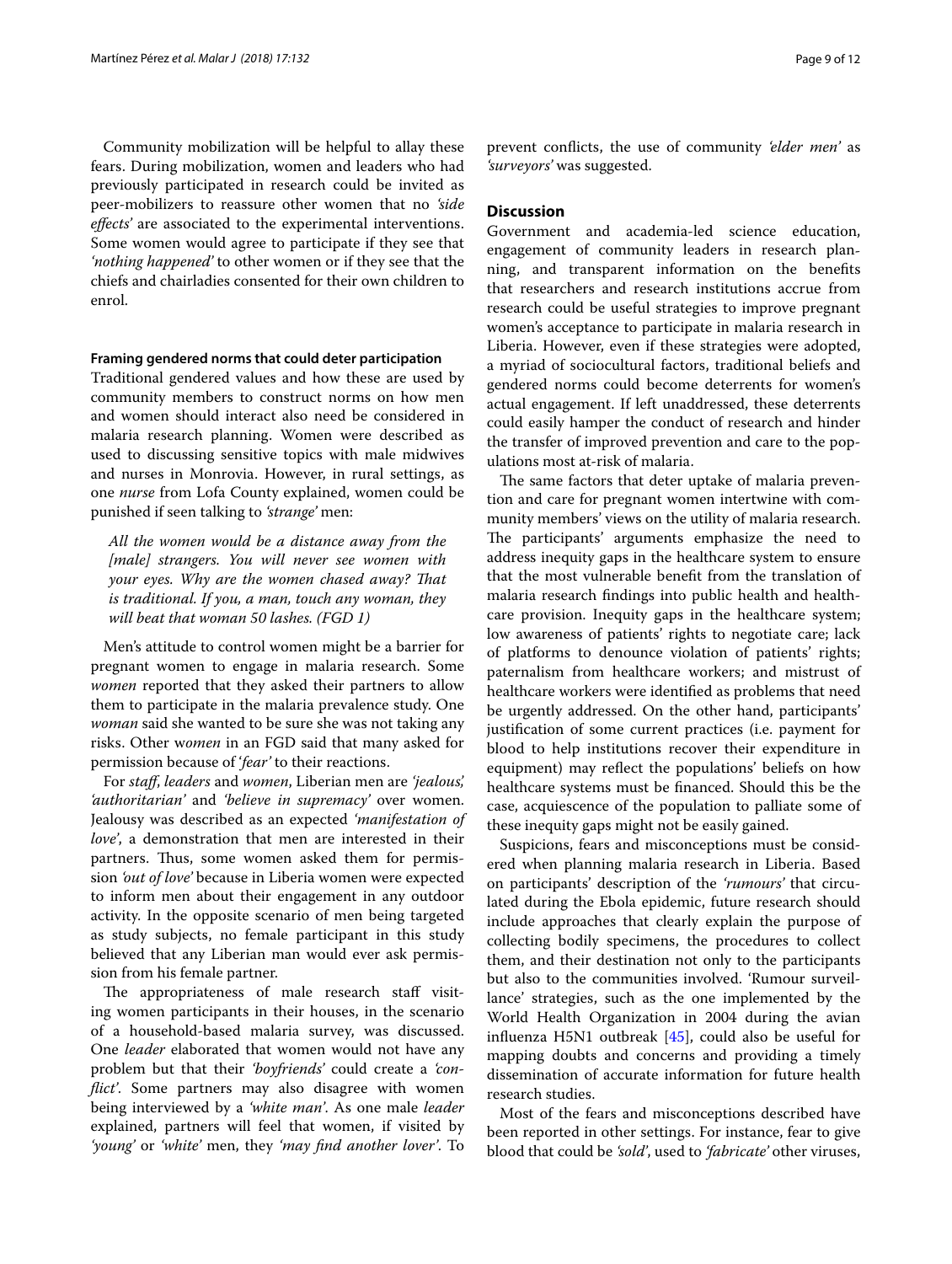or tested for stigmatizing diseases has also been reported in Ghana  $[46]$  and in The Gambia  $[39]$  $[39]$ . Nevertheless, it must be noted that Liberia has not experienced as much malaria research as other West African countries. Current fears and myths gained momentum, according to the participants' narratives, during the conduct of the *'PREVAIL'* (ClinicalTrials.gov Id: NCT02344407) and *'Z*-*Mapp'* (ClinicalTrials.gov Id: NCT02344407) trials  $[23, 27, 28]$  $[23, 27, 28]$  $[23, 27, 28]$  $[23, 27, 28]$  $[23, 27, 28]$  $[23, 27, 28]$  $[23, 27, 28]$ . These were two of the five trials initiated during the Ebola epidemics in Liberia [\[27](#page-11-15)]. Some of the beliefs and rumours reported in this article were already identifed and addressed by the PREVAIL investigators at the very outset of the Ebola vaccine trial in Monrovia [\[23\]](#page-11-11). In spite of a social mobilization strategy put in place by the PREVAIL investigators [[23](#page-11-11)], those fears and myths persist today. Irrespective of the alleged association of these *'rumours'* with the Ebola vaccine trials, their persistence might also be explained by the population's mistrust of health care workers and authorities, and might refect broader concerns on current political and socio-economical issues. As issues pertaining to inequity and trust are not to be solved in the short-term, future research should not underestimate the possibility that these fears and *'rumours'* may infuence the acceptance of malaria research by pregnant women.

Some of the solutions proposed by the participants to improve people's perception of research and to encourage participation have also been reported in other studies, such as the delegation of the explanation of the experimental intervention to local leaders and active mobilization through volunteer peer-education [\[47](#page-11-33)]. Interestingly, whilst previous studies reported on such approaches as efective solutions based on their actual research fndings, in this study, the participants made these recommendations drawing upon the public health interventions they had witnessed during the war, postwar and the Ebola crisis. Thus, the possibility to translate site-specifc acceptable and culturally-congruent practices from public health to malaria research should not be belittled.

This study has important implications for future research. The expressed possibility of undue inducement into research by means of fnancial compensation, reprisals from healthcare workers, and therapeutic misconceptions accentuate the vulnerability of pregnant women in this research context  $[34, 37, 48]$  $[34, 37, 48]$  $[34, 37, 48]$  $[34, 37, 48]$  $[34, 37, 48]$ . The possibility that some men may believe that women do not have the right to consent to participate in research on their own [\[37\]](#page-11-24), a worrying consideration pointed out by the participants, also needs be tackled. To prevent these hazards, risk– beneft analyses must be performed at the outset of the research. Participatory approaches to research (PAR) in which the targeted communities and their traditional representatives are engaged, are key to put in place mitigation measures. As an example, during the Ebola outbreak, a research using PAR methodologies was conducted in New Kru Town, a low-income neighbourhood in Monrovia, to identify deterrents for pregnant women to seek for labour and delivery care in their government-run maternity referral hospital [\[49](#page-11-36)]. That research, which also engaged healthcare workers, community representatives and pregnant women, proved how PAR was a feasible qualitative approach to improve community members' trust of healthcare workers and also to collaboratively plan strategies to promote healthcare utilization by pregnant women [[49](#page-11-36)].

All potential barriers to malaria research conduct in Liberia are historically-shaped and relate to a wide range of factors. Looking exclusively at the impact of the Ebola epidemics in populations' attitudes would be an erroneous approach. Fortunately, the participants of this study were able to discuss the diferent interview topics in the light of political, socio-economical and cultural nuances that transcended the Ebola epidemics. The aim of this study was to provide an accurate 'picture' of the current perceptions that may promote or hinder the pregnant women's participation in malaria research, and not to interpret in depth how the recent history of Liberia is interwoven with this study's fndings. However, further socio-historical research could be done to analyse how the US-promoted neoliberal capitalism during the cold war times [[50,](#page-11-37) [51\]](#page-11-38); the endemic corruption during the post-war mandate of President Ellen Johnson Sirleaf [\[52](#page-11-39)]; and the implementation of clinical trials during the Ebola outbreak [[23](#page-11-11), [28\]](#page-11-16), might have shaped how the Liberians construct notions, meaning and values with regards to health, disease, healthcare and research.

The strength of this study was the use of the feminist grounded theory to identify areas of oppression and vulnerability for women  $[41-43]$  $[41-43]$  $[41-43]$ . Some of the issues of oppression identifed by the participants, such as the need to extend research education to women's partners and the women's fears of being judged by healthcare workers for their uptake of malaria prevention, must be taken into account when planning future malaria research.

A limitation of this study was that a more comprehensive description on the deterrents to engage in malaria research could have been obtained if individuals with no history of engagement in research had been invited. Thus, the possibility that social desirability might have guided the participants' narratives cannot be disregarded. Recall bias might also have also infuenced the participants' narratives of past malaria care-seeking and of exposure to trials during the Ebola outbreak. Another limitation was that no discussion was held on the participants'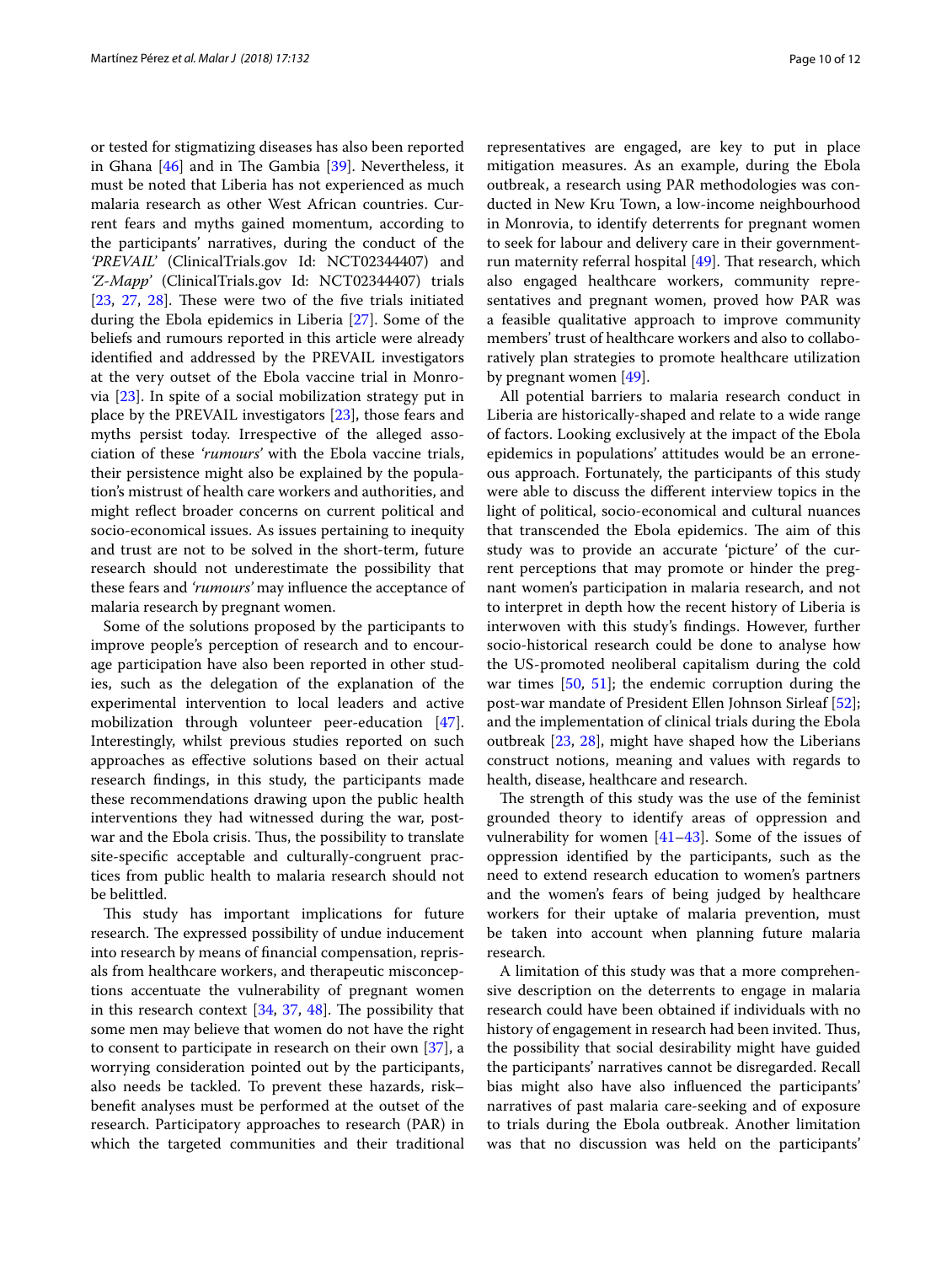views regarding the exclusion of pregnant women from research to avoid health risks to the foetus. Some participants may have been aware that the trials initiated during the Ebola epidemics excluded pregnant women as participants [\[27\]](#page-11-15) and their opinions in that regard might have been very useful to this discussion.

# **Conclusion**

The participants of this study suggested implementing measures to provide evidence-based malaria and research education to the general population and to engage community leaders in research design, target population mobilization, and local dissemination activities. In agreement with the New Kru Town's PAR study [[49\]](#page-11-36), researchers should consider investing time and fnancial resources to ensure community support in any strategy aiming at informing pregnant women of the purposes of the malaria research and in soliciting their participation. Benchmarking for acceptable practices used in previous public health campaigns as well as mapping, documenting and understanding implementation and communication errors from previous clinical trials during the Ebola outbreak might help allay fears and misconceptions and encourage pregnant women to engage in malaria research as participants whose rights to wellbeing, autonomy, confdentiality and safety are safeguarded. Importantly, if widespread disempowerment and inequity issues are not tackled, population's lack of trust in the healthcare establishment and in researchers will hinder their acceptance of malaria research, and, importantly, might impede the translation of key novel fndings into improved access and use of malaria prevention and therapeutics by the most vulnerable populations attending the Liberian healthcare facilities.

#### **Authors' contributions**

AM and GMP designed the study. GMP collected, processed and analysed the data. BBB, CKT and DPL supported the feld research in Liberia. GMP prepared the draft manuscript and MM, AS, ARB, AMG, CKT, BBB, QB and AM revised and contributed intellectually to its preparation for submission. All authors read and approved the fnal manuscript.

#### **Author details**

<sup>1</sup> ISGlobal, Hospital Clínic - Universitat de Barcelona, Barcelona, Spain. <sup>2</sup> Saint Joseph's Catholic Hospital, Tubman Boulevard, Oldest Congo Town, PO Box 10‑512, 1100 Monrovia, Liberia. 3 NGO Juan Ciudad Foundation, Madrid, Spain. <sup>4</sup> ICREA, Pg. Lluís Companys 23, 08010 Barcelona, Spain. <sup>5</sup> Centro de Investigação em Saúde de Manhiça (CISM), Maputo, Mozambique. 6 Pediatric Infectious Diseases Unit, Pediatrics Department, Hospital Sant Joan de Déu, Barcelona, Spain.

#### **Acknowledgements**

We are indebted to all the participants who gave us their time and insights to prepare this publication, and, especially, to two of the St Joseph Catholic Hospital's *staf* participants who demonstrated much enthusiasm towards this study and who, unfortunately, died before we could share the fnal fndings with them.

#### **Competing interests**

The authors declare that they have no competing interests.

#### **Availability of data and materials**

The datasets generated and/or analysed during the current study are not publicly available due to the need to safeguard the privacy and confidentiality of the participants but are available from the corresponding author on reasonable request.

#### **Consent for publication**

As part of the informed consent process, all participants in this study gave the research team permission for their data to be recorded, transcribed, anonymised, analysed and used in the preparation of any scientifc publication.

#### **Ethics approval and consent to participate**

The University of Liberia-Pacific Institute of Research and Evaluation Institutional Review Board (Ref.: 16-08-003; UL-PIRE IRB, Monrovia, Liberia) and the Hospital Clínic Health Research Ethics Committee (Ref.: HCB/2016/0604; CEIC, Barcelona, Spain) gave ethics approval on the study protocol and the consent forms. All participants in this study gave written informed consent. Participation in this study was voluntary.

Participants were free to withdraw from the study at any time. Each participant received written information about the study which was also explained by trained study staff. Sufficient time was given to the participant to decide whether or not to participate in the study. Information sheet and consent form documents were available in English language. All participants in this study gave written informed consent.

#### **Funding**

This study was conducted thanks to a grant from the European and Developing Countries Clinical Trials Partnership (EDCTP) and the World Health Organization Special Programme for Research and Training in Tropical Diseases. The EDCTP2 programme is supported under Horizon 2020, the European Union's Framework Programme for Research and Innovation. ISGlobal is a member of the CERCA Programme, Generalitat de Catalunya. Alfredo Mayor is supported by the Department d'Universitats I Recerca de la Generalitat de Catalunya (AGAUR; 2017SGR664). The funding body had no role in the design of the study and collection, analysis, and interpretation of data and in writing the manuscript.

# **Publisher's Note**

Springer Nature remains neutral with regard to jurisdictional claims in published maps and institutional afliations.

#### Received: 10 January 2018 Accepted: 24 March 2018 Published online: 02 April 2018

#### **References**

- <span id="page-10-0"></span>1. WHO Global Malaria Programme. World malaria report 2015. Geneva: World Health Organization; 2015.
- <span id="page-10-1"></span>2. Lidow NH. Violent order: understanding rebel governance through Liberia's civil war. New York: Cambridge University Press; 2016.
- <span id="page-10-2"></span>3. Lewis H, Chaudry A, Ndow G, Crossey MME, Garside D, Njie R, et al. Ebola: is the response justifed? Pan Afr Med J. 2015;22(Suppl 1):23.
- <span id="page-10-3"></span>4. Kirigia JM, Masiye F, Gatwiri Kirigia D, Akweongo P. Indirect costs associated with deaths from the Ebola virus disease in West Africa. Infect Dis Poverty. 2015;4:45.
- <span id="page-10-4"></span>5. Evans DK, Goldstein M, Popova A. Health-care worker mortality and the legacy of the Ebola epidemic. Lancet. 2015;2:439–40.
- <span id="page-10-5"></span>6. Walker GT, White MT, Griffin JT, Reynolds A, Ferguson NM, Ghani AC. Malaria morbidity and mortality in Ebola-afected countries caused by decreased health-care capacity, and the potential effect of mitigation strategies: a modelling analysis. Lancet Infect Dis. 2015;15:825–32.
- <span id="page-10-6"></span>7. Hayden EC. Ebola obstructs malaria control. Nature. 2014;514:15–6.